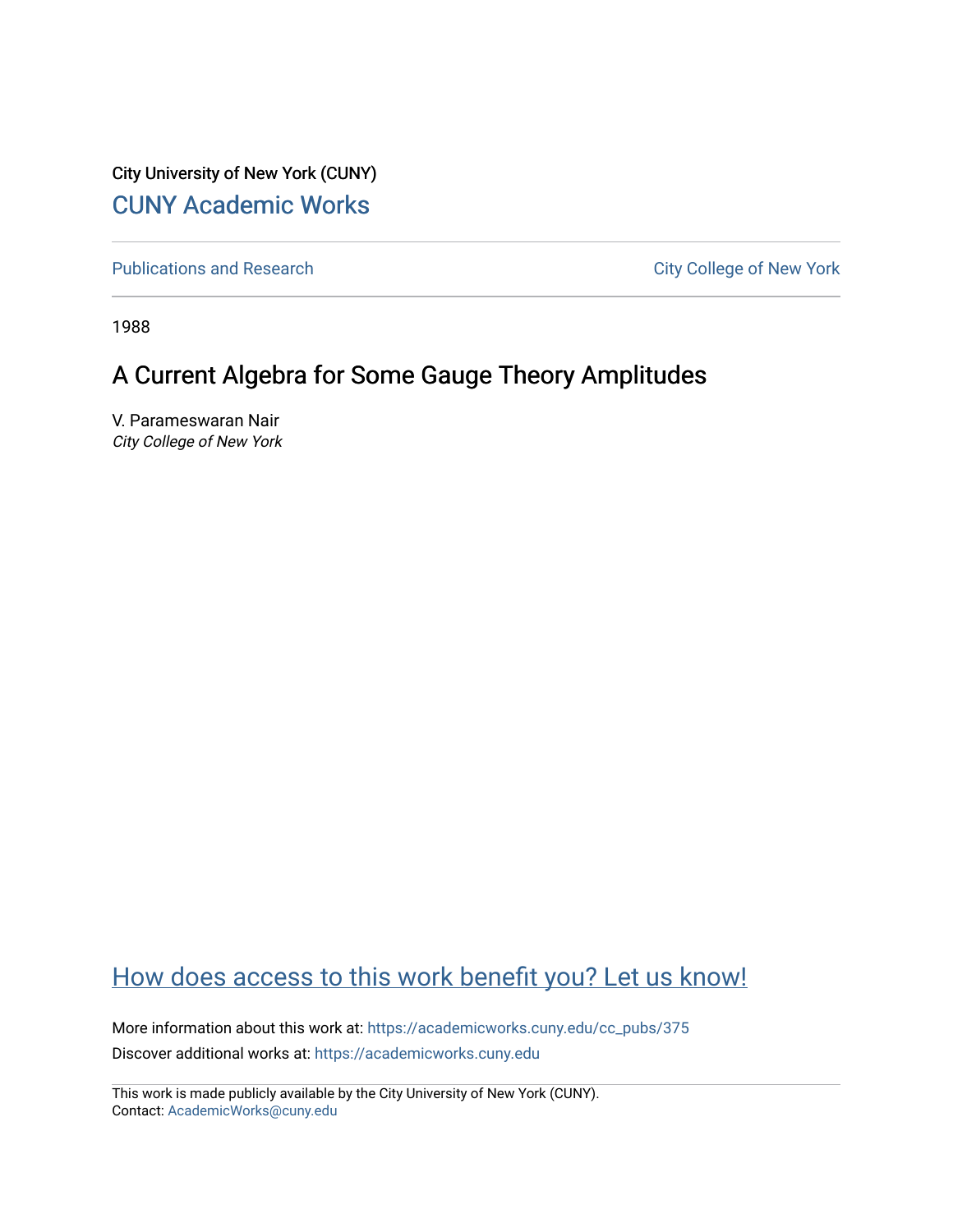### **A CURRENT ALGEBRA FOR SOME GAUGE THEORY AMPLITUDES**

#### V.P. NAIR

*Physics Department, Columbia University, New York, NY 10027, USA* 

Received 15 August 1988

The classical amplitude for scattering of two positive helicity and  $n-2$  negative helicity (or the other way) gauge bosons is shown to be generated by a Wess-Zumino-Witten (WZW) model for  $N=4$  supersymmetric gauge theory; i.e. the current algebra of the WZW model (with central charge  $k = 1$ ) gives a Kac-Moody algebra as the symmetry behind these amplitudes.

Gauge theories have a deep and as yet not completely understood geometrical origin. It is therefore of some interest to identify symmetries governing their dynamics beyond the manifest gauge symmetry. Of course this might be possible only for certain sectors of the theory or for some supersymmetric extensions. The self-dual sector of non-abelian gauge theories has been shown to possess a Kac-Moody symmetry [1]. However, progress beyond this has been difficult. Recently there have been calculations of scattering amplitudes for several gauge bosons at the classical level. These are done by summing up the appropriate number of Feynman diagrams [ 2 ]. The number of diagrams for each process is quite large but the final results are very simple. One can define a set of sub-amplitudes which are gauge invariant and cyclically symmetric. The full amplitude is then the sum over non-cyclic permutations of the external lines. The sub-amplitudes correspond to the low energy limit of similar scattering amplitudes of a string theory [ 3 ]. Although these amplitudes have many of the nice properties of the string amplitudes infinitedimensional symmetries such as the Virasoro and Kac-Moody symmetries are lost upon taking the low energy limit. In this note we make the observation that there is a Kac-Moody-type symmetry behind some of the scattering amplitudes. More specifically, the amplitude for the scattering of  $n-2$  negative helicity and 2 positive helicity (or the other way) gauge bosons can be constructed in terms of the two-dimensional Wess-Zumino-Witten (WZW) model [4]. The correspondence is at the classical level and for

0370-2693/88/\$ 03.50 © Elsevier Science Publishers B.V. ( North-Holland Physics Publishing Division )

the specific choice of polarizations indicated above. Extension to other processes seems possible at the expense of introducing non-local terms in the operator product expansion of the WZW currents. The correspondence is actually for the  $N=4$  supersymmetric model. The superpartners do not contribute to scattering classically and thus the result applies to a nonsupersymmetrie theory also.

The relation to two-dimensional theories arises as follows. The gauge bosons are massless and thus their momenta are null vectors. Apart from an overall scale a null vector defines a two-sphere. One can construct a WZW model over this two-manifold and we show that this generates the scattering amplitudes of the four-dimensional theory. The momentum  $p_{\mu}$  of a massless particle can be written as  $p_{\mu} = \pi_{\lambda} \pi_{A}$  where the Weyl spinors  $\pi_A$  and  $\pi_A$  are determined by  $p_u$  up to a phase. One example for the choice of  $\pi$  is

$$
\pi_A = \left(\frac{k_1 - ik_2}{\sqrt{k_0 - k_3}}, \sqrt{k_0 - k_3}\right). \tag{1}
$$

The following properties are true for the spinor momenta:

$$
\langle 12 \rangle = \pi_1 \cdot \pi_2 = \pi_A(p_1) \pi_B(p_2) \epsilon^{AB} = - \pi_2 \cdot \pi_1,
$$
  

$$
p_1 \cdot p_2 = |\pi_1 \cdot \pi_2|^2
$$

for two null vectors  $p_1$  and  $p_2$ . The Lorentz invariant phase space measure  $d^3p/2p_0$  for a massless particle can be expressed as

$$
\frac{\mathrm{d}^3 p}{2p_0} = \frac{1}{2\mathrm{i}} \left( \pi \cdot \mathrm{d}\pi \, \mathrm{d}^2 \bar{\pi} - \bar{\pi} \cdot \mathrm{d}\bar{\pi} \, \mathrm{d}^2 \pi \right) \,,
$$

215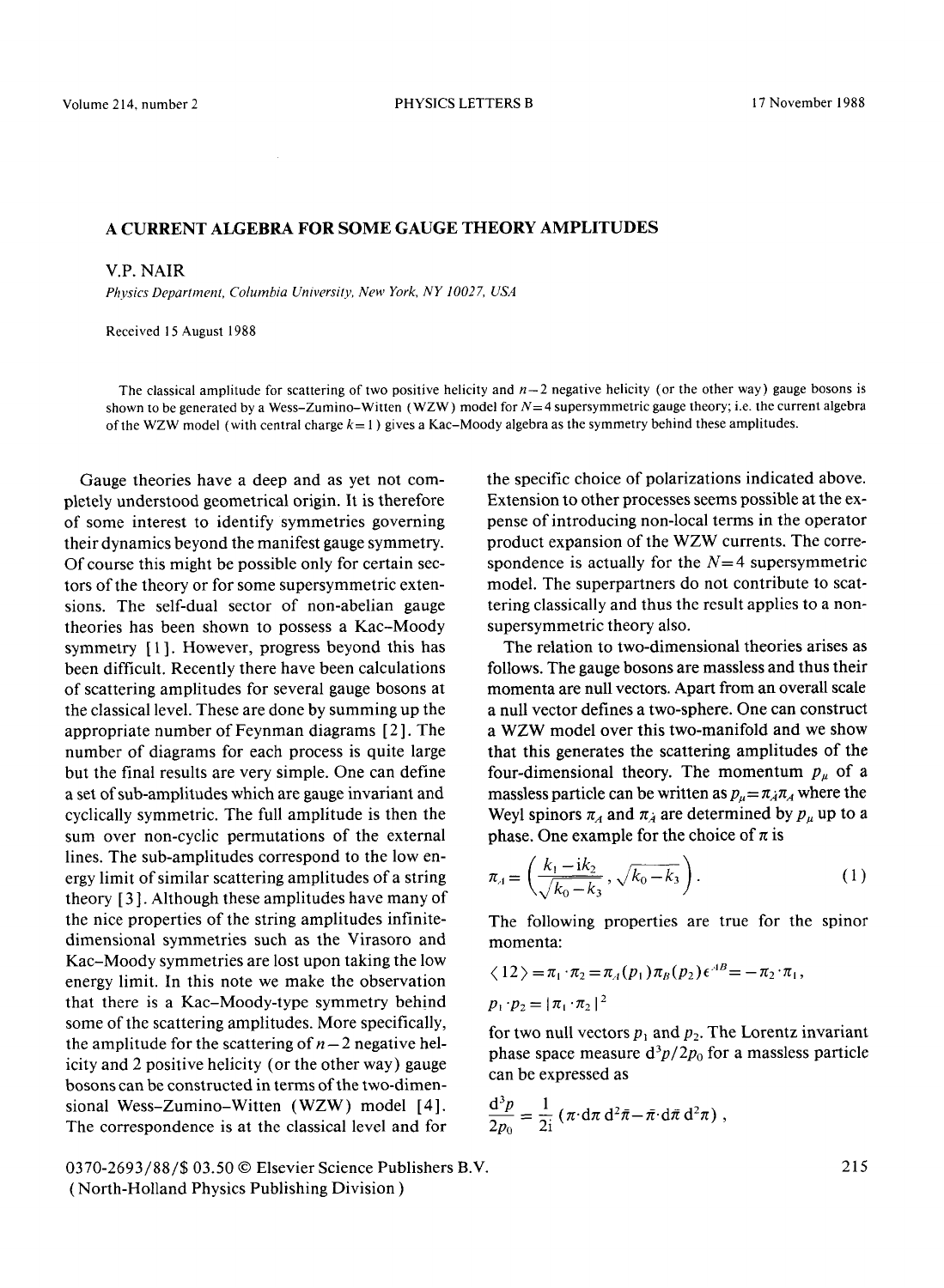where  $\bar{\pi}$  denotes the complex conjugate of  $\pi$ . The amplitude for  $n$  gauge boson scattering can be expressed as follows. Define sub-amplitudes  $A(1, 2, ..., n)$  as

$$
A(1, 2, ..., n) = (\sqrt{2})^n 1g^{n-2}
$$
  
 
$$
\times \text{Tr}(t^{a_1} t^{a_2} ... t^{a_n}) \frac{\langle I J \rangle^4}{\langle 12 \rangle \langle 23 \rangle ... \langle n1 \rangle},
$$
 (2)

where I, J refer to the positive helicity bosons.  $t^a$ 's are the matrix representatives of the group generators in the fundamental representation of the group,  $g$  is the gauge coupling constant. This result has been checked by explicit calculations up to  $n = 6$ . For two negative helicity bosons it is believed to be correct for any  $n$ since it satisfies the Ward identities and the Altarelli-Parisi equations [2]. Up to  $n = 5$ , the general amplitude has this form. For  $n=6$ ,  $(+++---)$  is also an allowed choice of helicities. The amplitude for this has the form

$$
A(1, 2, 3, 4, 5, 6) = \frac{1}{t_{123}s_{12}s_{23}s_{45}s_{56}} + ...
$$
 (3)

up to a multiplicative constant and the sum is over various permutations of particles,  $t_{123} = (p_1 + p_2)$  $+p_3$ )<sup>2</sup>,  $s_{12}=(p_1+p_2)^2$ , etc. Our aim will be to generate amplitudes like (2) in terms of a WZW model. The full amplitude is given by the sum of (2) over the non-cyclic permutations. Using the expression given above for the phase space factor  $d^3p/2p_0$  it is possible to write the transition rates and cross sections also in terms of spinor momenta.

Now apart from an overall scale, a null vector defines a two-sphere. This can also be thought of as the set of light cones around a point. Consider a point in spacetime with coordinates  $x_{\mu}$ . The light cone is then given by  $x_n + p_n\tau$ , where  $p_n$  is a null vector. The overall scale *of p,,* can be absorbed by rescaling of the affine parameter  $\tau$ . Thus the set of null cones around a point can be parametrized by a two-sphere. One can also consider the set of null cones as defining a bundle over compactified Minkowski space, an  $S^2$  or  $\mathbb{C}P^1$ bundle. This is one of the ways of defining twistor space [5]. The spinor momenta  $\pi_4$  can be thought of as the homogeneous coordinates of this  $\mathbb{CP}^1$ . The spinor has two complex numbers, the two components. The overall scale is removed as before, an overall phase can also be removed or fixed to any specific value since  $p_{\mu}$  does not determine it. Thus one gets  $CP<sup>T</sup>$ .

A twistor is usually defined as the doublet  $Z_{\alpha} = (\omega_A, \pi_A)$  of Weyl spinors which transforms as the four-dimensional representation of  $SU(2, 2)$ . The four complex numbers  $Z_{\alpha}$  define  $\mathbb{C}^{4}$ . One is generally interested in functions of  $Z_{\alpha}$  with degree of homogeneity zero, i.e. functions on  $\mathbb{CP}^3$  defined by the equivalence  $Z_{\alpha} = \lambda Z_{\alpha}$ ,  $\lambda \in \mathbb{C}$ . Spacetime coordinates are defined via the identification  $\omega_A = x_{A} \pi^A$ . The CP<sup>3</sup> defined by the  $Z_{\alpha}$ 's can be thought of as a CP<sup>1</sup> bundle over (compactified) spacetime. The fibre  $\mathbb{CP}^1$  is given by  $\pi^{\hat{A}}$  with the identification of  $\pi^{\hat{A}}$  and  $\lambda \pi^{\hat{A}}$ . Since we want to identify  $\pi$  with the spinor momentum, we are interested, in momentum space description, in functions purely of  $\pi$ . The Lorentz generator on such functions is

$$
J_{AB} = \frac{1}{2} \left( \pi_A \partial_B + \pi_B \partial_A \right) \tag{4}
$$

and similarly for  $J_{\dot{A}\dot{B}}$ , where  $\partial_B$  denotes differentiation with respect to  $\pi^B$ . The Pauli-Lubanski spin operator is then, with  $p_{A\dot{A}} = \pi_A \pi_{\dot{A}}$ ,

$$
S_{\mathcal{A}\dot{A}} = \pi_A \pi_{\dot{A}} \left( \frac{1}{2} \pi^B \partial_B \right) = p_{\mathcal{A}\dot{A}} \left( \frac{1}{2} \pi^B \partial_B \right). \tag{5}
$$

This identifies the helicity operator as  $(\frac{1}{2})$  the degree of homogeneity in  $\pi$ 's. The operator corresponding to a gauge boson and its partners of momentum  $p_{A_4} = \pi_4 \pi_4$  is given by

$$
A^a(p) = \bar{\psi}t^a\psi\phi(\pi). \tag{6}
$$

The index  $\alpha$  gives the internal (color) degree of freedom.  $\psi$  and  $\bar{\psi}$  denote two-dimensional fermions defined on the CP<sup>+</sup> with homogeneous coordinates  $\pi_A$ . The operator  $\bar{\psi}t^a\psi$  has degree of homogeneity in  $\pi$ equal to  $-2$  and thus the  $\pi$ -independent term in  $\phi(\pi)$ describes a gauge boson of helicity  $-1$ . One can expand  $\phi$  in powers of  $\pi$  to obtain higher helicities. The easiest way to do this, and in particular to stop with helicity  $+1$ , is to introduce four Grassmann parameters  $\theta^{Ai}$ ,  $i=1, 2, 3, 4$ , i.e.,  $N=4$  extended twistor space [6]. Let  $\xi' = \theta^{Ai}\pi_A$ . We can then define  $\phi$  as a polynomial in  $\xi$ :

$$
\phi(\pi) = a_{-1} + \xi^i a_i + (\frac{1}{2}) \xi^i \xi^j a_{ij} + (\frac{1}{6}) \xi^i \xi^j \xi^k \bar{a}^l \epsilon_{ijkl} + \xi^l \xi^2 \xi^3 \xi^4 \epsilon_{ijkl} a_{+1}.
$$
 (7)

 $a_{+1}$  and  $a_{-1}$  are free creation operators for gauge bosons of the helicities indicated and momenta corre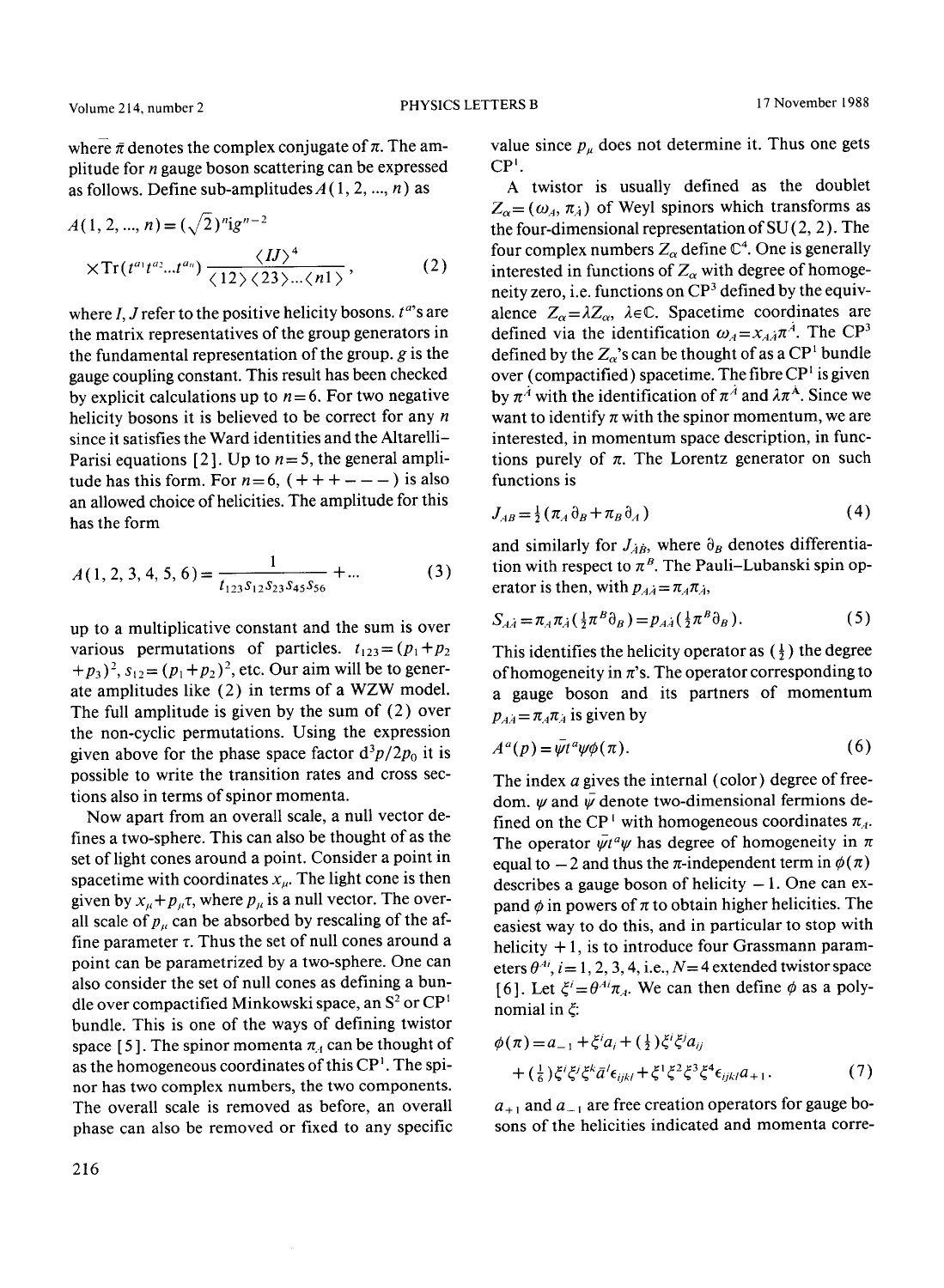sponding to  $\pi^A$ . (We can take all gauge bosons to be outgoing; other amplitudes are obtained by appropriate conjugation and crossing symmetry relations.) The remaining terms in (7) can be interpreted as the fermions and scalars of the  $N=4$  supersymmetric model. Notice that  $\phi$  is very similar to the light-cone superfield of the  $N=4$  theory [7].

In terms of the operator  $A^a(p)$  of eq. (4), the amplitude for the scattering of  $n$  gauge bosons is given as

$$
\mathscr{A} = (\sqrt{2})^n ig^{n-2}
$$
  
\n
$$
\times \int d^4 x \, d^2 \theta_1 \, d^2 \theta_2 \, d^2 \theta_3 \, d^2 \theta_4 \prod_i \exp(ip_i \cdot x)
$$
  
\n
$$
\times \langle A^{a_1}(p_1) A^{a_2}(p_2) ... A^{a_n}(p_n) \rangle,
$$
\n(8)

where the expectation values are calculated by

$$
\langle \psi_r(\pi) \bar{\psi}_s(\pi') \rangle = \frac{\delta_{rs}}{\pi \cdot \pi'}, \qquad (9)
$$

r, s are color labels.

Consider *n* external gauge bosons in eq.  $(8)$ . In order to saturate the Grassmann integrations ofeq. (8) one has to have two positive helicity and  $n-2$  negative helicity gauge bosons. It is easy to see that the amplitude (8) agrees with explicit calculations; the sub-amplitudes are correctly reproduced and the sum over permutations as well.

The above approach obviously does not give amplitudes with more than two positive helicity gauge bosons, except for the conjugate with  $n-2$  positive helicity bosons. Thus for  $n = 6$ , we can have the choice  $(+ + + - - -)$ . The proliferation of Grassmann numbers gives zero for this amplitude if one uses a local (in  $x$ ) expression such as  $(8)$ , in contradiction to the explicit calculation (3). One can obtain the latter by non-local combinations like

$$
\mathscr{A}(1_+, 2_+, 3_-, J_-) \frac{1}{p_J^2} \mathscr{A}(J_+, 4_+, 5_-, 6_-)
$$

with  $p_j^2 = (p_1 + p_2 + p_3)^2$ . We do not yet have a systematic way of generating such terms.

We now consider the WZW model defined on  $\mathbb{CP}^1$ . If we denote the local complex coordinate of  $\mathbb{CP}^1$  as z, the model is defined by currents  $J^a(z)$  which have the operator product expansion (OPE) [ 8 ]

$$
J^{a}(z)J^{b}(z')
$$
  
=  $\frac{-k}{2} \frac{\delta^{ab}}{(z-z')}^{2} + \frac{f^{abc}J^{c}(z')}{(z-z')} + ...,$  (10)

where ... denotes non-singular terms. The integer  $k$  is the central extension of the corresponding Kac-Moody algebra. Introduce homogeneous coordinates  $\pi^A$  for CP<sup>1</sup>. The OPE can then be written as

 $J^a(\pi)J^b(\pi')$ 

$$
=\frac{-k}{2}\frac{\delta^{ab}}{(\pi\cdot\pi^{\prime})^2}+\frac{f^{abc}J^c(\pi^{\prime})}{(\pi\cdot\pi^{\prime})}+\dots.
$$
 (11)

We can recover the former version by defining  $\pi_1 = \pi'_1$  and  $z = \pi_2/\pi_1$ . The currents are related by  $J^a(z) = J^a(\pi) \pi_1^2$ . The OPE (11) has manifest projective invariance. The  $\pi$ 's transform linearly as a doublet of the projective group  $SL(2, \mathbb{C})$ . In interpreting  $\pi$  as the spinor momentum of a massless particle, the group  $SL(2, \mathbb{C})$  of projective transformations becomes the four-dimensional Lorentz group.

In constructing the amplitudes we have used free fermions on  $\mathbb{CP}^1$ . Eq. (9) for the vacuum expectation value can be expressed as an OPE

$$
\psi_r(\pi)\bar{\psi_s}(\pi') = \frac{\delta_{rs}}{\pi \cdot \pi'} + \dots \tag{12}
$$

In the amplitudes only the currents  $J^a = \bar{\psi} t^a \psi$  enter. Using (12), the OPE for these currents is seen to be identical to (11) with  $k=1$ . Thus we have shown that a WZW model with  $k=1$  can generate the scattering amplitudes of the  $N=4$  model, classically and for some choices of polarizations.

The equations of motion for the  $N=4$  supersymmetric gauge theory can be shown to be equivalent to the integrability of vector bundles on supertwistor space when restricted to light-like lines, i.e., the curvature vanishes along light-like directions [ 9 ]. As in the case of other equations of motion which can be expressed as integrability conditions, e.g. instantons, sine-Gordon theory, etc., one can naturally expect an infinite-dimensional symmetry for the  $N=4$  theory, at least classically. Since the curvature vanishes, the gauge potentials are pure gauge along light-like directions in supertwistor space. The algebra of gauge transformations thus determines the classical dy